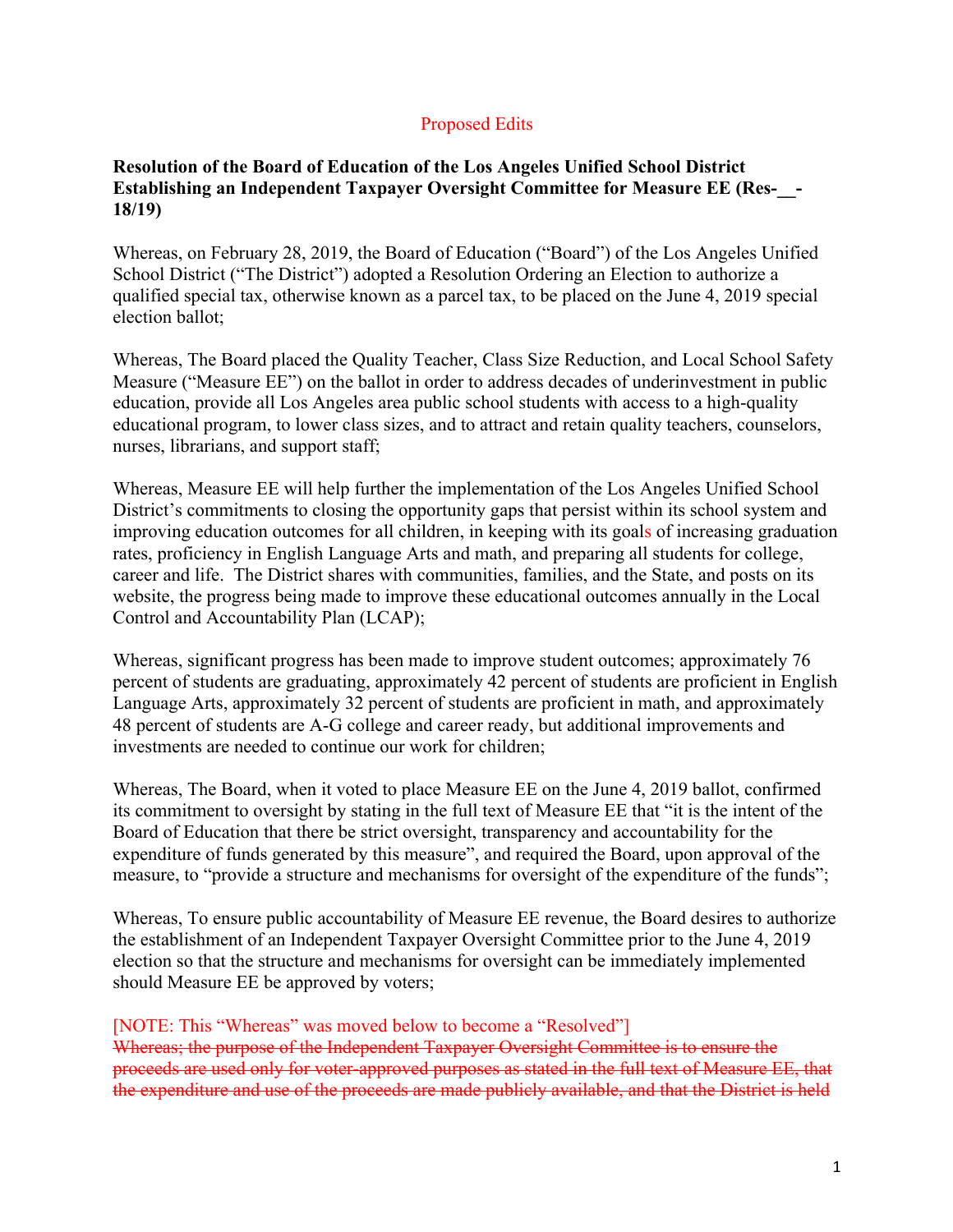fiscally responsible to the public and taxpayers for the expenditure of Measure EE revenue, and that Measure EE revenue is directed to purposes intended to positively impact student outcomes, pursuant to the uses authorized by voters;

Whereas; The allocation and expenditure of Measure EE funds shall (a) be designed to sustain the long-term fiscal stability of L.A. Unified; (b) be equitable and supportive of the needs of all students; and (c) help achieve Measure EE's stated purposes to improve achievement;

Whereas, The Board seeks to ensure the prompt and orderly process for selection of such committee members in the event that Measure EE passes by at least two-thirds vote on June 4, 2019; Now, therefore, be it

Resolved, That the Board hereby establishes the formation of an Independent Taxpayer Oversight Committee ("Committee") for the purpose of providing an enhanced level of accountability for the District allocation and expenditure of Measure EE parcel tax funds.

Resolved, Whereas; the purpose of the Independent Taxpayer Oversight Committee is to ensure the proceeds are distributed and used only for voter-approved purposes as stated in the full text of Measure EE, that the expenditure and use of the proceeds are made publicly available, and that the District is held fiscally responsible to the public and taxpayers for the expenditure of Measure EE revenue, and that Measure EE revenue is directed to purposes intended positively impact student outcomes, pursuant to the uses authorized by voters;

Resolved, That t<sub>T</sub>he Committee shall convene at least quarterly to carry out the its purposes, as defined in Measure EE, of this Resolution, and in the Committee's bylaws, which are attached to this Resolution;

Resolved; That the membership of the Independent Taxpayer Oversight Committee shall consist of nine (9) independent representatives, whom shall be nominated by a Membership Selection Panel (Panel). Each representative shall have with (1) have significant expertise in education program evaluation academia; (2) have significant expertise in school/public finance; or (3) be a parent of a student attending a public school. parent and family; performance measurements and reviews; among other things,. Each nominated member shall reside within the boundaries of the District and the Committee shall reflect a balance of participants with each of the above expertise areas; and

Resolved; That the Panel shall be comprised of three  $(3)$  seven  $(7)$  members:

- One (1)  $\frac{\text{Two} (2)}{\text{Two} (2)}$  of which shall be selected by the Board;
- One (1) by the Mayor of Los Angeles;
- One (1) by the Los Angeles County Department of Education;
- One (1) by the Los Angeles County Board of Supervisors, who shall consult with mayors or designees from the cities that are fully or partially contained within the jurisdiction of the District;
- One (1) by the members of. the South Bay Cities Association, selected by the member cities located within Los Angeles Unified boundaries; and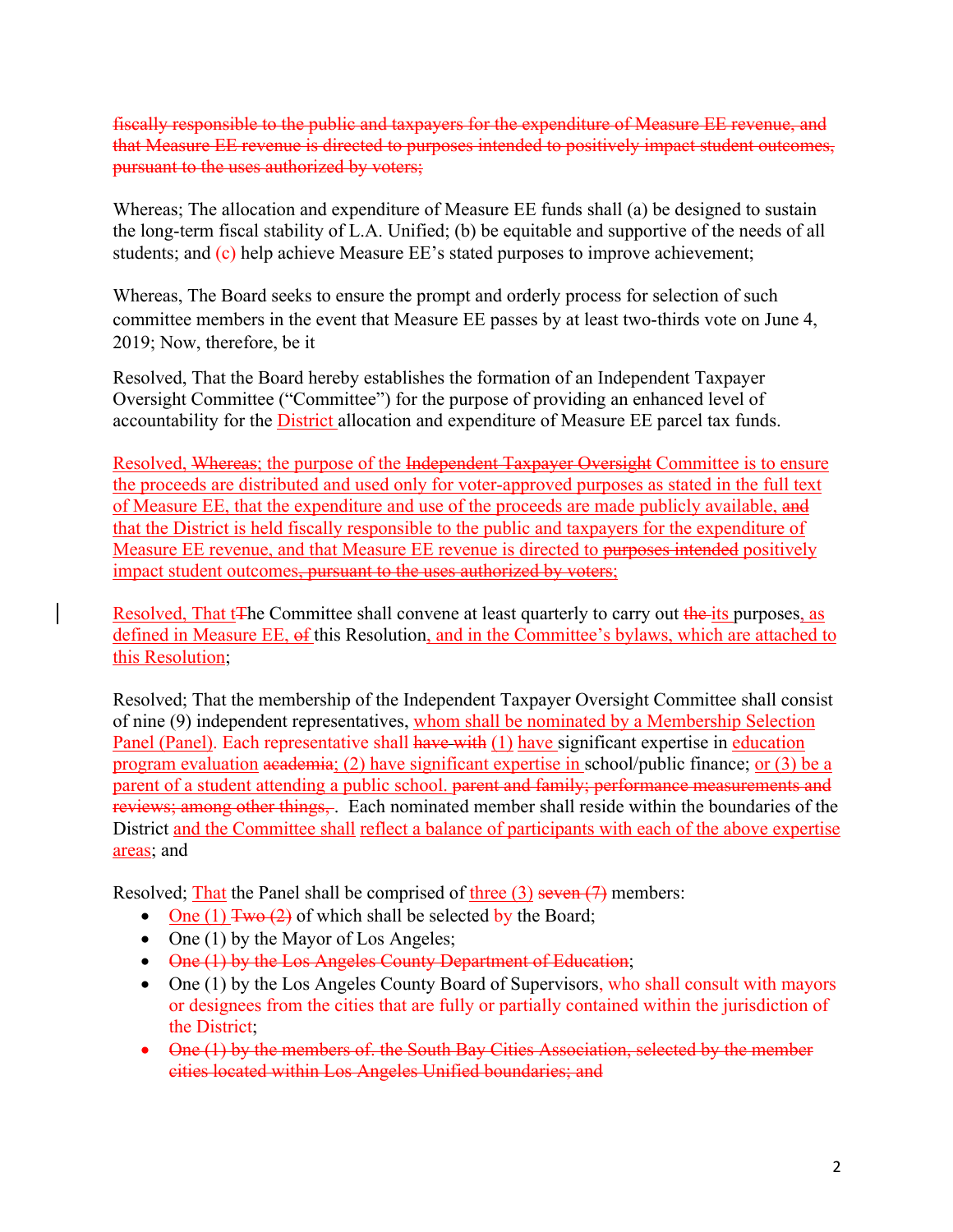## • One (1) by the Gateway Cities Council of Governments, selected by the member cities located within Los Angeles Unified boundaries.

The Panel shall screen and recommend potential candidates for membership to the Independent Taxpayer Oversight Committee. The Panel will develop guidelines to solicit, collect, and review applications of potential candidates for the Committee. The Superintendent of Schools, Chief Financial Officer and Chief Academic Officer shall receive and review the nominations from the Panel and make final recommendations to the Board. The recommendations are subject to approval by the Board of Education by a majority vote;

Resolved, That and the Independent Taxpayer Oversight Committee's duties shall include but not be limited to: be to receive, review, make recommendations, findings, and publicly report annually on:

[NOTE – The purpose in the revisions below is to make clear that there is: (1) a district plan for spending money aligned to Measure EE, (2) receipt of information about progress towards that plan by the Committee, and (3) a report from the Committee showing how money was spent and how that spent money moved the ball towards the goals in the district's plan]

- Receive and review t<sup>T</sup>he District's expenditure plan for Measure EE revenue, which shall include: (a) which programs, initiatives, and/or positions will be supported,  $\frac{d}{dt}$  (b) how the funding has been will be allocated for Measure EE's stated purposes, (c) how expenditures are anticipated to further the equitable distribution of resources and their efficient use to support the long-term fiscal stability of the District; and (d) measurable student outcome goals, aligned with the LCAP and *Realizing the Promise for All: Close the Gap by 2023!* Board Resolution (Res-047-17/18) tied to the expenditure of funds; and
- Annually report: (a)  $\pm$ the amount of Measure EE revenues received, (b) the amount and allocation of expenditures in such the prior year; and  $\overline{\text{The (b)}(c)}$  prior year progress on measurable student achievement outcomes, as outlined in the district expenditure plan, aligned with the LCAP Local Control and Accountability Plan and *Realizing the Promise for All: Close the Gap by 2023!* Board Resolution (Res-047-17/18), expected to result from the allocation and expenditure of Measure EE funds, (including but not limited to:  $(a_i)$  increasing graduation rates;  $(b_i)$  preparing all students to be proficient in English Language Arts and math; and  $(eiii)$  increasing the number of students that are A-G college and career ready); and
- Annually, meet with the independent financial auditing firm and review the independent financial audit of Measure EE;- and
- Resolved, That the Independent Taxpayer Oversight Committee shall Inform the public concerning Los Angeles Unified School the District's expenditure of Measure EE proceeds, including but not limited to publicly distributing an annual report that communicates the Committee's annual findings and recommendations regarding the prior fiscal year, and public hearings (in addition to quarterly meetings) at least once per year